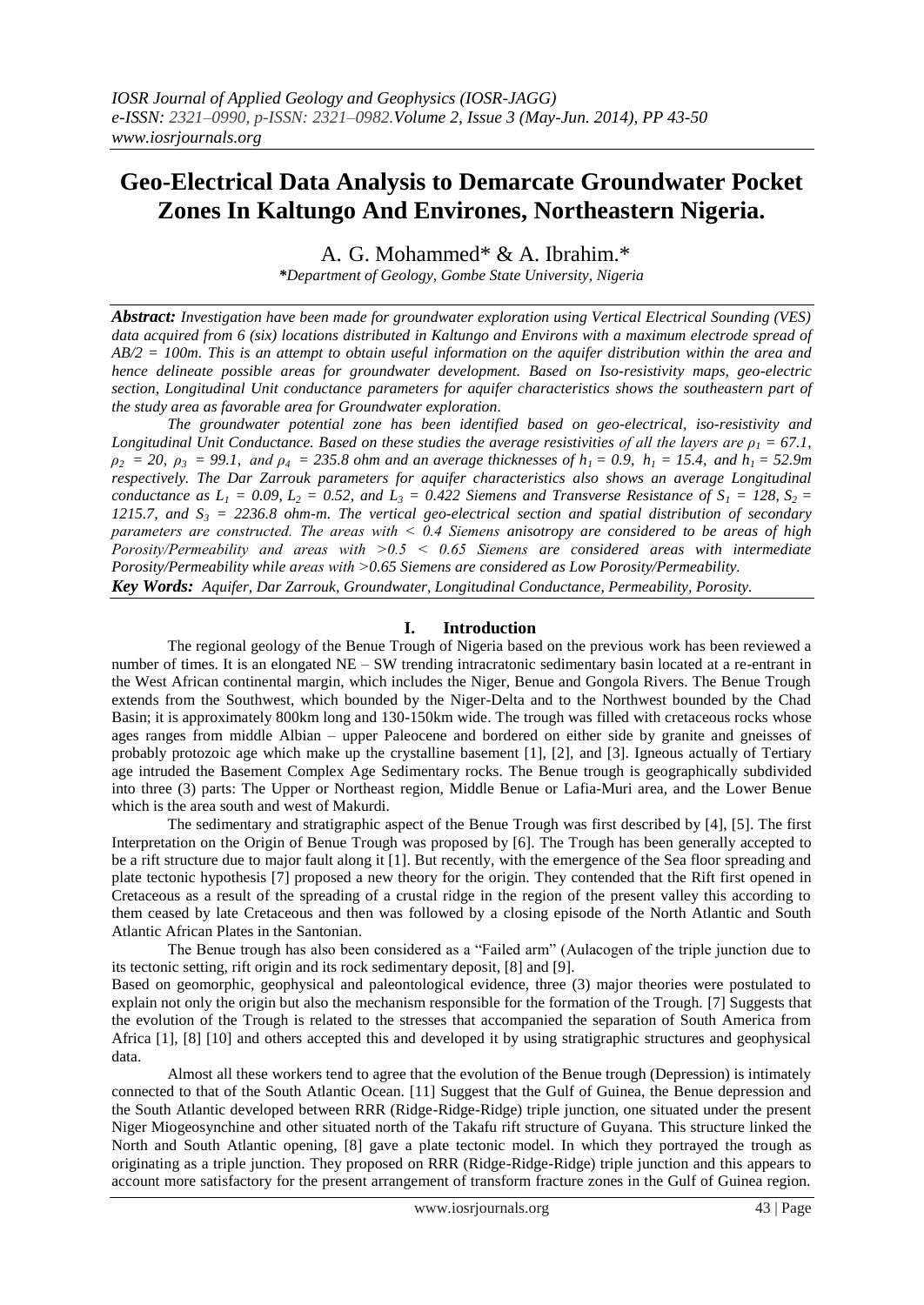The study area falls within the Northern (Upper) Benue trough bounded by Latitudes N9˚ 37' 02" and N9˚ 39' 41" with Longitudes E11° 04' 02" and E 11° 06' 28" with an approximate total area of 37.5 km<sup>2</sup> (Fig 1).



#### **II. Material And Method Of Study**

This work involves the application of resistivity method to locate sites that will be suitable for drilling of boreholes**.** Vertical electric sounding was carried out at six (6) different positions using Terrameter SAS 1000 which gives a direct readout resistance using Schlumberger method of electrode spread of maximum  $AB/2 =$ 100m. The interval between the potential and current electrodes was increased only a few times and in relatively small steps in order to obtain the differences large enough to be measured with satisfactory precision. In this method, a fixed point called the VES station was marked and noted; two electrodes  $(C_1 C_2)$  of equal distance on the opposite sides of the VES station were measured and driven into the ground with the ground with the aid of a sledge hammer for proper contact to be made with the ground, similarly, two other electrodes called the potential electrodes (**P<sup>1</sup> P2**) of equal distance and between the current electrodes were measured and driven in to the ground with the aid of the sledge hammer. The arrangements of the current and potential electrodes were in such a way as to maintain a straight line. These pair of electrodes was connected to the Terrameter through points **AB** and **MN**.

The Terrameter was switch "ON" and current was introduced artificially in to the ground through the pair of electrode  $(C_1 C_2)$  and the resulting potential difference due to the current were measured through the other pair of electrode (**P<sup>1</sup> P2**), thereafter, the Terrameter was switched "OFF". The current electrodes were moved equally away on the opposite sides of the fixed point (VES) according to designed acquisition parameter in this study the design is 1, 1.5, 2, 2.5, 3,4,5,6.5,8,10,15,20,25,30,40,50,65,80 and 100m ( $C_1 C_2$ ) >> ( $P_1 P_2$ ) and the readings were recorded at every new position. [12]; [13]; [14]; [15]; [16]. The field procedure consists of expanding current electrodes (**C<sup>1</sup> C2)** while holding potential electrodes distance (**P<sup>1</sup> P2**) fixed. This process yields a rapidly decreasing potential difference across (**P<sup>1</sup> P2**), which ultimately exceeds the measuring capabilities of the instrument. At this point, a new value for potential distance was established, typically five times greater than the proceeding value and the survey was continued [17]; 1966; [14]. The systematic movement of the current and potential electrodes continued until the survey was completed [18].

#### **III. Result And Discussion**

Kaltungo and environs is within the Northern (Upper) Benue Trough. Qualitative analysis of the curve types by inspection revealed that the area has VES1, VES2, VES3, VES4, and VES5 as H-type curves and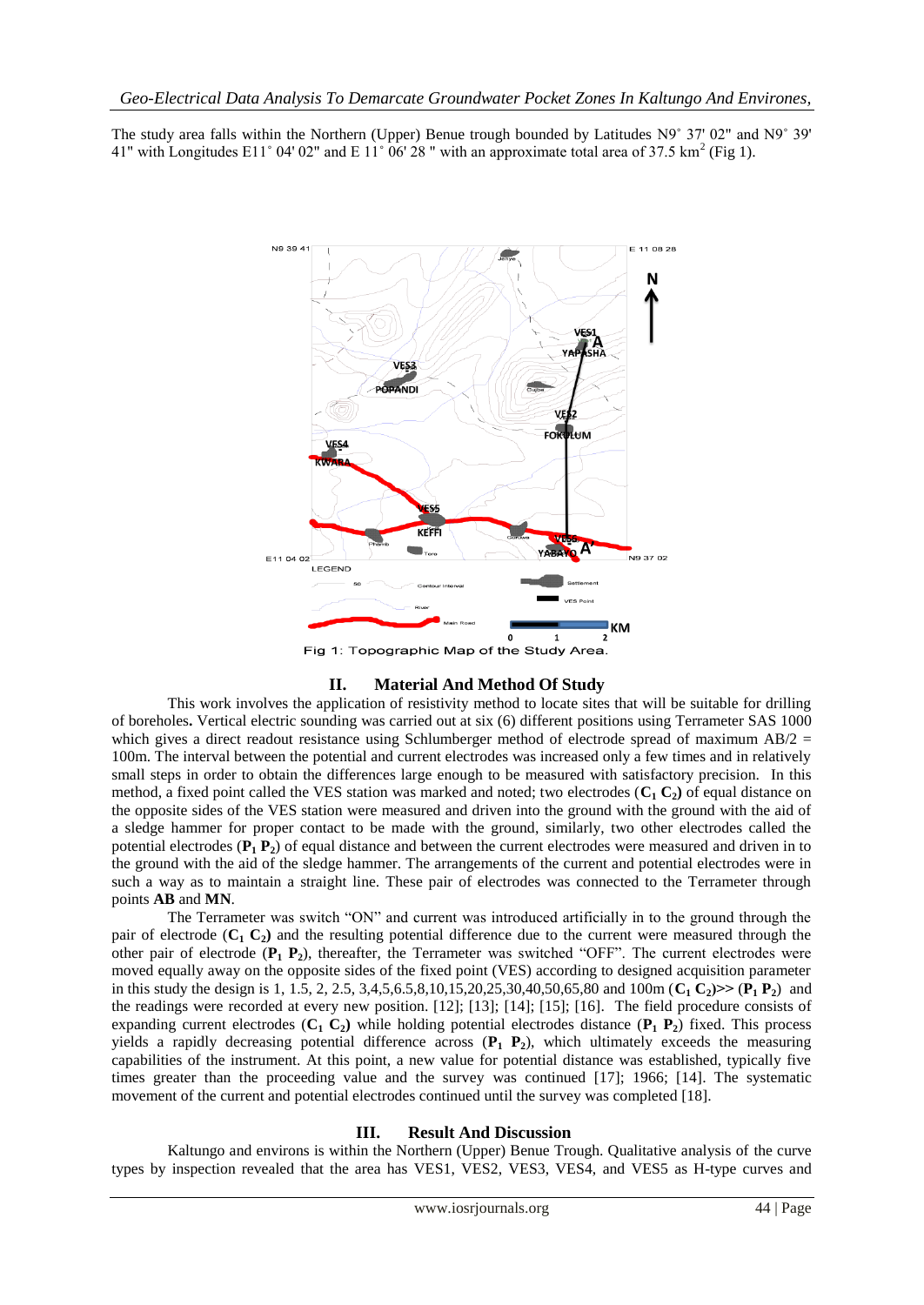VES6 as K-type curve (Fig 2). Since groundwater accumulates in sedimentary rocks (sands, gravels, silt, limestone, etc.), and in weathered overburden, joints, fractures and faults zones in crystalline basement rocks, the electrical resistivity of subsurface materials (rocks, minerals, etc.) can be determined by the subsurface resistivity distribution to the ground which is at times related to the physical conditions of interest such as lithology, porosity, degree of water saturation and presence or absence of voids in the rocks [19]. The VES method of electrical resistivity gives detailed information of vertical succession of individual thicknesses, resistivities and their different conducting zones. In each case, the VES was used to delineate the subsurface Stratigraphy based on resistivity differences; from those values the aquifer thickness and other parameters were established.

Two types of sounding curves have been identified from the study area, these are H-type curves and K-type of curve and the layers vary from three to four layers.

**H-type:** The curves are characterized by high-low-high resistivity characteristics depicting a low resistivity value at the centre (fig 2).

**K-type:** The curve is characterized by low-high-low resistivity characteristics depicting a high resistivity value at the centre (fig 2).

| Table 1: Summary of Geo-electric Parameters |                     |                                     |                |                          |                  |  |  |  |  |
|---------------------------------------------|---------------------|-------------------------------------|----------------|--------------------------|------------------|--|--|--|--|
|                                             | <b>VES Location</b> | <b>Coordinates</b>                  | <b>VES</b>     | Laver                    | Laver            |  |  |  |  |
|                                             |                     |                                     | N <sub>0</sub> | <b>Resistivity</b>       | <b>Thickness</b> |  |  |  |  |
| S/N <sub>0</sub>                            |                     |                                     |                | $(Ohm-m)$                | (m)              |  |  |  |  |
| 1                                           | <b>YAPASHA</b>      | $E11^{\circ}01'$ N9 $^{\circ}38'$   |                | 94.1.57.1.314.6          | 0.9, 17.3        |  |  |  |  |
| 2                                           | <b>KEFFI</b>        | E11° 03' N9° 35'                    | 5              | 22.3, 16.2, 23.2         | 0.7, 21.6        |  |  |  |  |
| 3                                           | <b>YABAYO</b>       | $E11^{\circ}$ 04' N9 $^{\circ}$ 35' | 6              | 16.9,30.0, 9.2           | 0.7, 14.6        |  |  |  |  |
| 6                                           | <b>FOKULUM</b>      | $E11^{\circ}$ 04' N9 $^{\circ}$ 37' | $\overline{c}$ | 86.9, 23.0, 39.9         | 1.0,27.9         |  |  |  |  |
| $\overline{4}$                              | <b>POPANDI</b>      | E11° 03' N9° 38'                    | 3              | 96.8, 54.4, 111.9, 165.1 | 1.5, 9.1, 59.7   |  |  |  |  |
| 5                                           | <b>KWARA</b>        | $E11^{\circ}$ 02' N9 $^{\circ}$ 36' | 4              | 85.4.41.8.96.5.306.4     | 0.8, 7.8, 46.1   |  |  |  |  |

## **Table 1: Summary of Geo-electric Parameters**

## **TABLE 2: LONGITUDINAL CONDUCTANCE AND TRANSVERSE RESISTANCE IN THE STDY AREA.**

| S/N <sub>0</sub> | <b>Geo-electric</b> |                 | <b>Longitudinal Conductance</b> |        |                |                         | <b>Transverse Resistance</b> |                |      |
|------------------|---------------------|-----------------|---------------------------------|--------|----------------|-------------------------|------------------------------|----------------|------|
|                  | <b>Earth Laver</b>  |                 | (Siemens)                       |        |                | $\Omega$ m <sup>2</sup> |                              |                | (m)  |
|                  | <b>Model</b>        | <b>VES Type</b> | L1                              | L2     | L <sub>3</sub> | S <sub>1</sub>          | S <sub>2</sub>               | S <sub>3</sub> |      |
| $\mathbf{1}$     | 3-Layer             | $\mathbf H$     | 0.0093                          | 0.302  |                | 82.37                   | 986.7                        |                | 18.1 |
| 2                | 3-Layer             | $\mathbf H$     | 0.145                           | 0.878  |                | 58.3                    | 217.9                        |                | 22.3 |
| 3                | 3-Layer             | $\mathbf H$     | 0.105                           | 0.878  |                | 40.4                    | 767.3                        |                | 15.3 |
| $\overline{4}$   | 3-Layer             | $\mathbf K$     | 0.122                           | 0.538  |                | 63.4                    | 222.1                        |                | 29.4 |
| 5                | 4-Layer             | $\mathbf H$     | 0.17                            | 0.379  | 0.441          | 425.6                   | 4852                         | 2534.6         | 70.3 |
| 6                | 4-Layer             | H               | 0.0119                          | 0.174  | 0.422          | 98.13                   | 248.2                        | 2236.8         | 54.7 |
|                  | <b>AVERAGE</b>      |                 | 0.0939                          | 0.5248 | 0.422          | 128.03                  | 1215.7                       | 2236.8         | 35   |

### **TABLE 3: AVERAGES OF THE PARAMETERS IN THE STUDY AREA.**

|                  | RESISTIVITIES $(\Omega m)$ |          |          |          |          | DEFTH(m) |      |      |
|------------------|----------------------------|----------|----------|----------|----------|----------|------|------|
| <b>VES No</b>    | Location                   | $\rho$ 1 | $\rho$ 2 | $\rho$ 3 | $\rho$ 4 | h1       | h2   | h3   |
| VES1             | <b>YAPASHA</b>             | 94.1     | 57.1     | 314      |          | 0.9      | 11.3 |      |
| VES <sub>2</sub> | <b>FOKULUM</b>             | 86.9     | 23       | 39.9     |          | 1        | 27.9 |      |
| VES3             | <b>POPANDI</b>             | 96.8     | 54.4     | 111.9    | 165.1    | 1.5      | 9.1  | 59.7 |
| VES4             | <b>KWARA</b>               | 85.4     | 41.8     | 96.5     | 306.4    | 0.8      | 7.8  | 46.1 |
| VES5             | <b>KEFFI</b>               | 22.3     | 16.2     | 23.2     |          | 0.7      | 21.6 |      |
| VES <sub>6</sub> | YABAYO                     | 16.9     | 30       | 9.2      |          | 0.7      | 14.6 |      |
| <b>AVERAGE</b>   |                            | 67.1     | 20       | 99.1     | 235.8    | 0.93333  | 15.4 | 52.9 |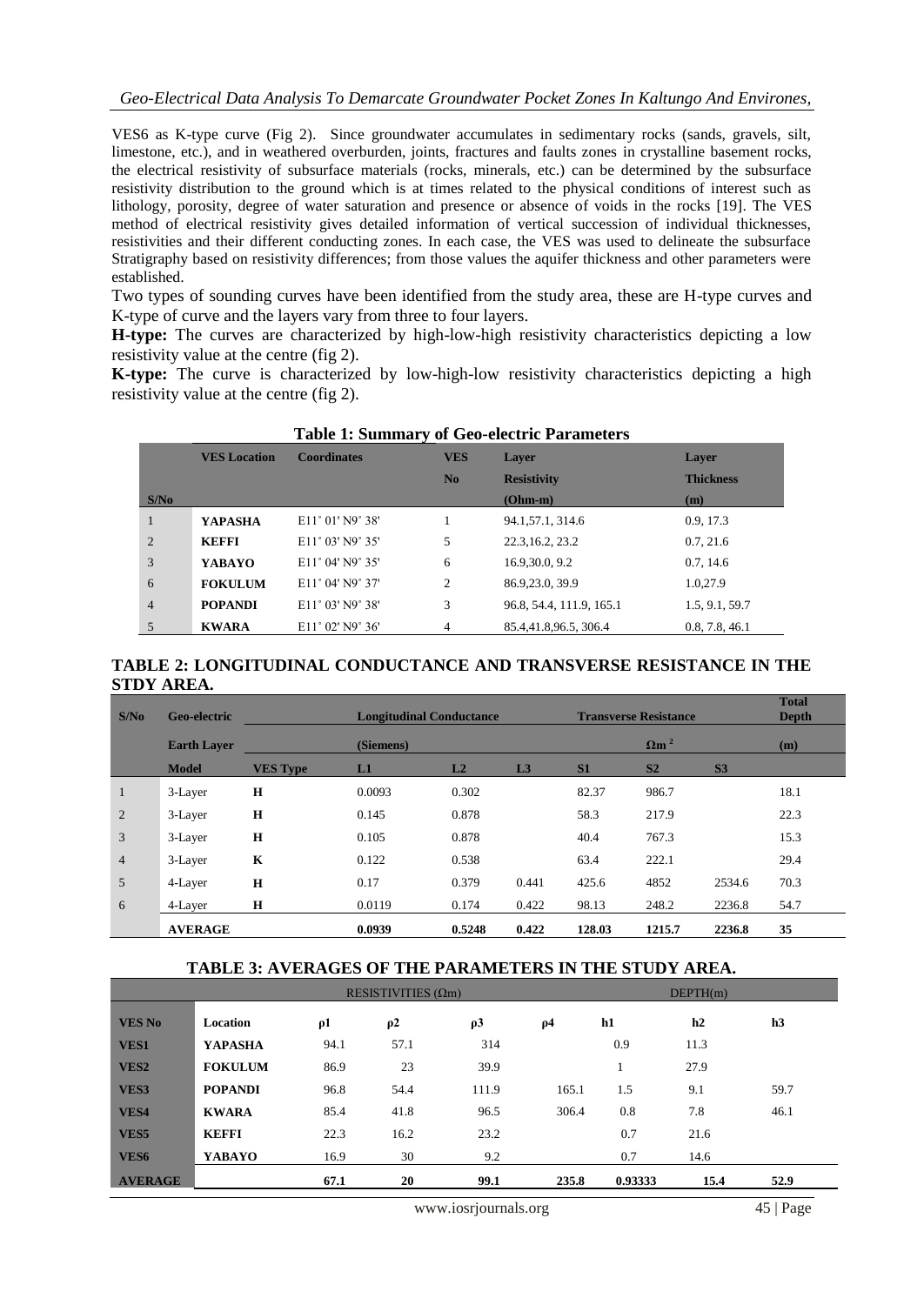

**Fig 2: Computed VES data of the Study Area.**

### **TABLE 4: DATA OF ISO-RESISITIVITY/ LONGITUDINAL UNIT CONDUCTANCE OF THE STUDY AREA.**

| <b>DATA</b>                  | VES1  | VES2  | VES3  | VES4  | VES5  | VES6  |
|------------------------------|-------|-------|-------|-------|-------|-------|
| $AB/2=80m (\Omega m)$        | 140   | 30    | 103   | 103   | 20    |       |
| Second Laver $(\Omega m)$    | 57    | 23    | 54    | 42    | 16    | 30    |
| <b>Dar Zarrouk (Siemens)</b> | 0.302 | 0.878 | 0.878 | 0.538 | 0.379 | 0.174 |

### **ISO-RESISTIVITY MAP AT 80/2m.**

Iso-resistivity map was prepared by plotting the resistivity obtained from sounding curves at a given electrode spacing common to all the sounding points for AB/2=80m (fig 3 and 4). Points of equal resistivity values are contoured. This is a qualitative interpretation that represents the variation in resistivity at a given electrode spacing and also indicates the general lateral change in the electrical properties around the area. The study area has anomalies high at the Northern part with resistivity reaching a maximum value of 103ohm-m at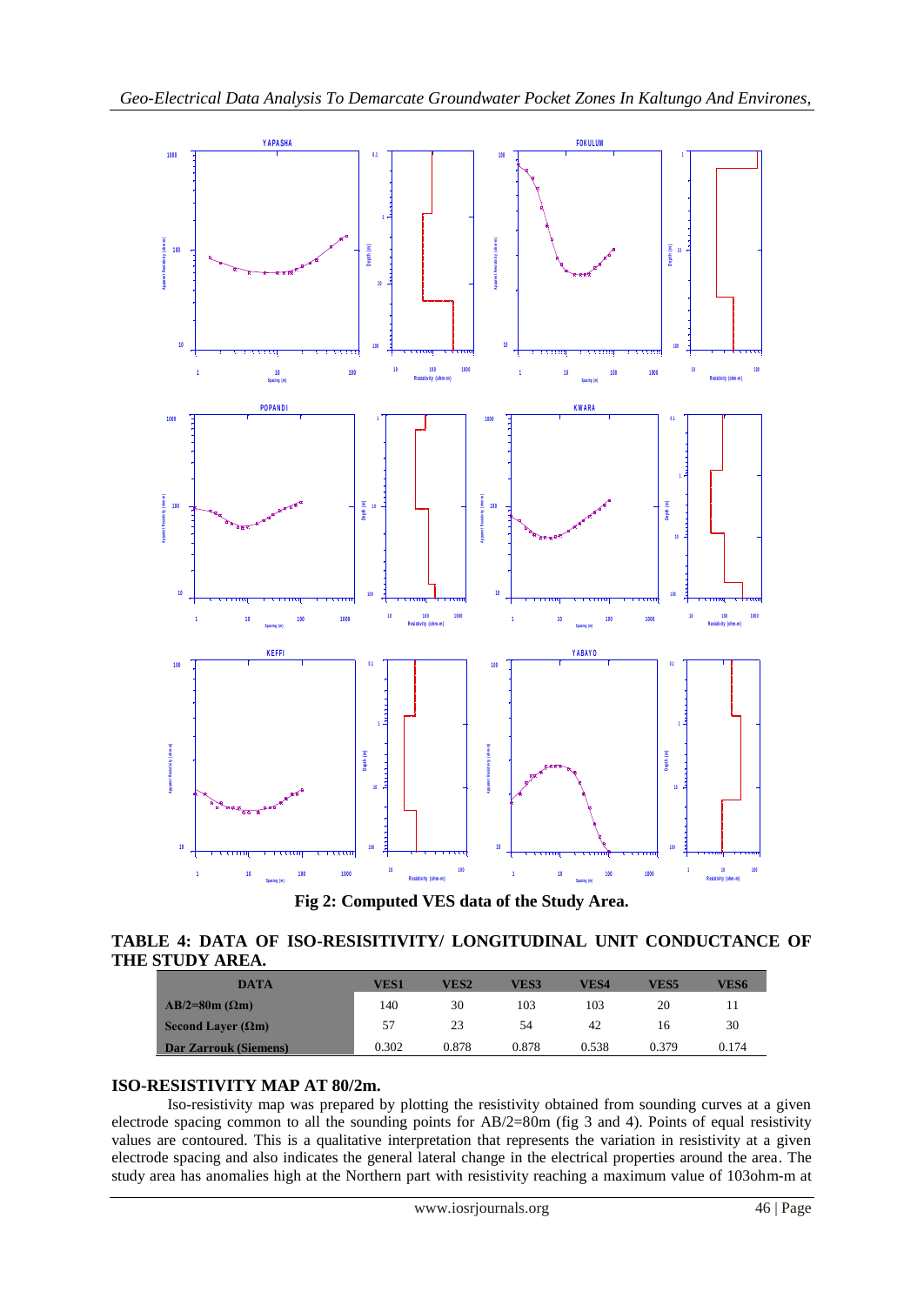(Yapasha) with another one with same maximum value of 103ohm-m at (Popandi) Fig 1. While major anomaly low were depicted in the study area one around the Southeastern portion of the study area with a maximum value of 20ohm-m (Keffi) and 11ohm-m in (Yabayo). This reveals the southeastern part of the study area as the potential zone for groundwater exploration Fig 3.

Iso-resistivity map of the second layer (aquifer zone) plotted also reveals similar trend as that of the AB/2 = 80m with anomalies high at the Northern part of the study area with resistivity reaching a maximum value of 57ohmm at (Yapasha) with another one with a maximum value of 54ohm-m at (Popandi) Fig 1. While major anomaly low were depicted in the study area around the Southeastern portion of the study area with a maximum value of 16ohm-m at (Keffi) and 30ohm-m in (Yabayo) Fig 4.

### **Dar Zarrouk parameters for aquifer characteristics.**

**Longitudinal conductance and Transverse Unit resistance (S & T):** The longitudinal unit conductance values vary from 0.00929 to 0.878 Siemens in the study area. The qualitative use of this parameter is to demarcate changes in the total thickness of low resistivity materials [20]; [21]. The conductivity and transverse resistance of layers clarify a strong interpretation apart from any previous analysis of under groundwater [22]. These applications are beyond the usual hydrogeological use of VES; these two factors (conductivity and transverse resistance) commonly yield the characteristics of aquifers [23]. Instead of this approach, it is advantageous to consider the combination of the resistivity and the thickness of rock layers as a basis in evaluating some related properties such as the transmissivity (T) and the Storatability (S) of the aquifers. Ultimately, such approach could be oriented towards evaluating and protecting groundwater resources [24]. The graphical procedures are discussed by [25], Keller and [18]. The application of these parameters is discussed by [26]; [27] and [28] in different geological conditions. The aquifer resistance (Average resistivity times Aquifer thickness) proposed by [30] has been used in the present research work.

### **Coefficient of Anisotropy (λ) LONGITUDINAL CONDUCTANCE**

Generally the anisotropy is  $\leq 1$  and does not exceed 2 in most of the geological conditions [29]. Compact rock at shallow depth increases the coefficient of anisotropy [18]. Hence these areas can be associated with low porosity and permeability, the values of anisotropy ranges from 0.2 to 0.85 in the study area. The areas with 0.55 and less are considered for groundwater potential zones with high porosity and permeability, a perpendicular and another parallel to the layering [30]. In this context, the parameter of longitudinal conductance (L) is associated with the flowing current parallel to stratification and given by the ratio between the thickness of the layer and its resistivity. For a set of n layers of a section, this conductance is defined by:



**resistivity of at AB/2m**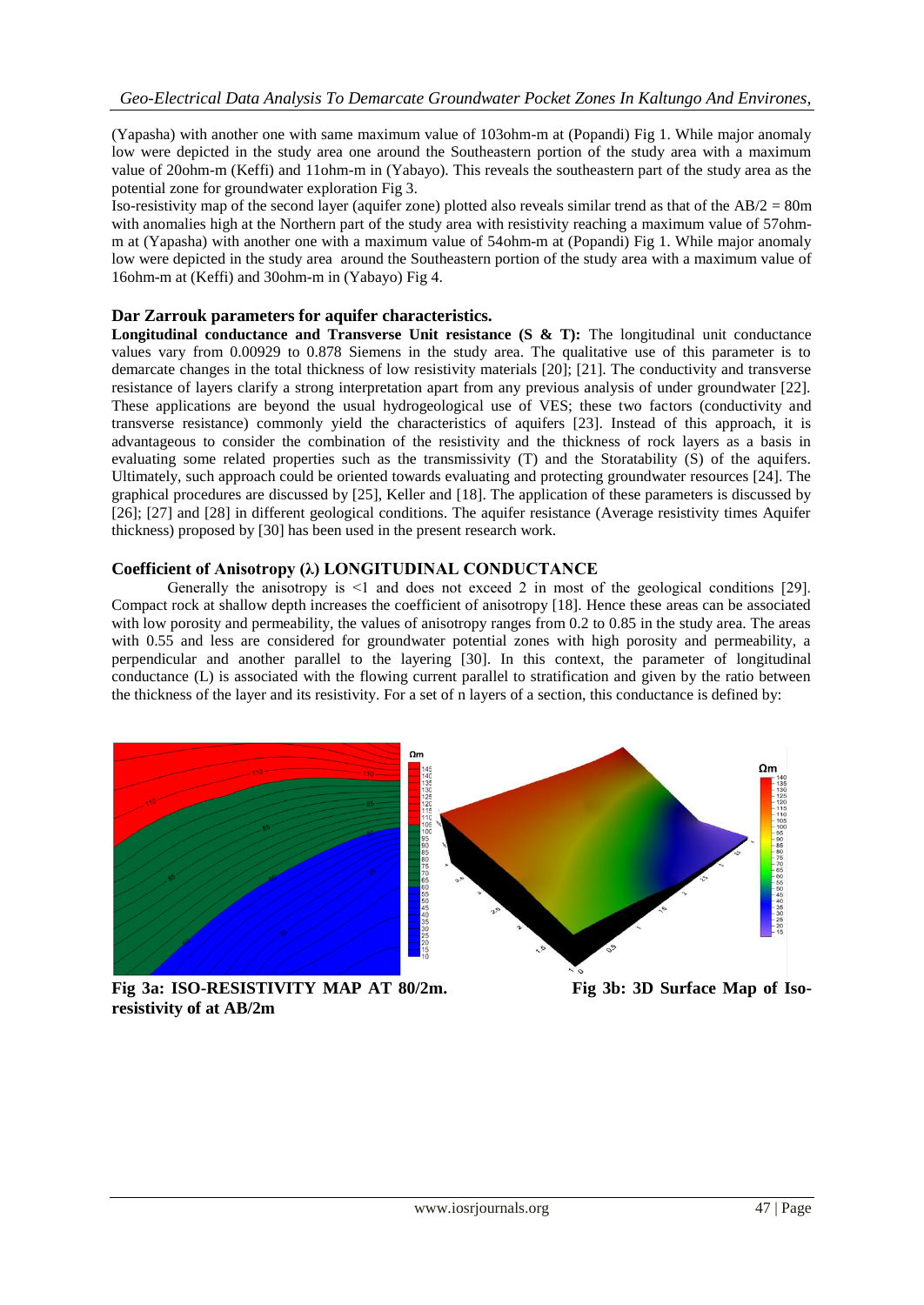*Geo-Electrical Data Analysis To Demarcate Groundwater Pocket Zones In Kaltungo And Environes,* 



**Fig 4a: ISO-RESISTIVITY MAP OF THE SECOND LAYER. Fig 4b: SURFACE MAP OF THE SECOND LAYER**



#### i Where:

Ei and ρi are respectively the resistivities and thicknesses of each layer belonging to the unsaturated zone, which was characterized and interpreted in the IXD software. Thus, the calculation of longitudinal conductance parameter was conducted in a punctual way for each VES executed, and subsequently subjected to gridding and interpolation along the studied area, obtaining a map of isolines related to the "L" parameter Fig 5.

### **SUB SURFACE GEO-ELECTRIC SECTION ALONG A-A'.**

Commonly a geo-electric section constructed from the analysis of VES data coincide with the corresponding geological sections. Layers of different lithology with the same age may have the same resistivity and they form a single geo-electric layer. Anisotropy of the subsurface layers is another factor which will introduce errors in the estimates of true resistivity and depths in the interpretation of VES curves, [19]. Geoelectric section was constructed along profile A-A' (Fig 6), the top soil has a resistivity values ranging from 17 to 94 ohm-m with thicknesses of 1m. This layer consists of red sandy soil. These followed by the weathered basement with ranging resistivities of 23 ohm-m and 57 ohm-m and a ranging thickness of 15 to 28m. Followed by the weathered/fractured with basement clay with a resistivity ranging from 9 to 315 ohm-m with infinite depths. As can be seen from Fig 6 VES2 (Fokulum) has about 28m thick aquifer hence favorable for site of borehole which can also be confirmed from VES2 Model Fig 2.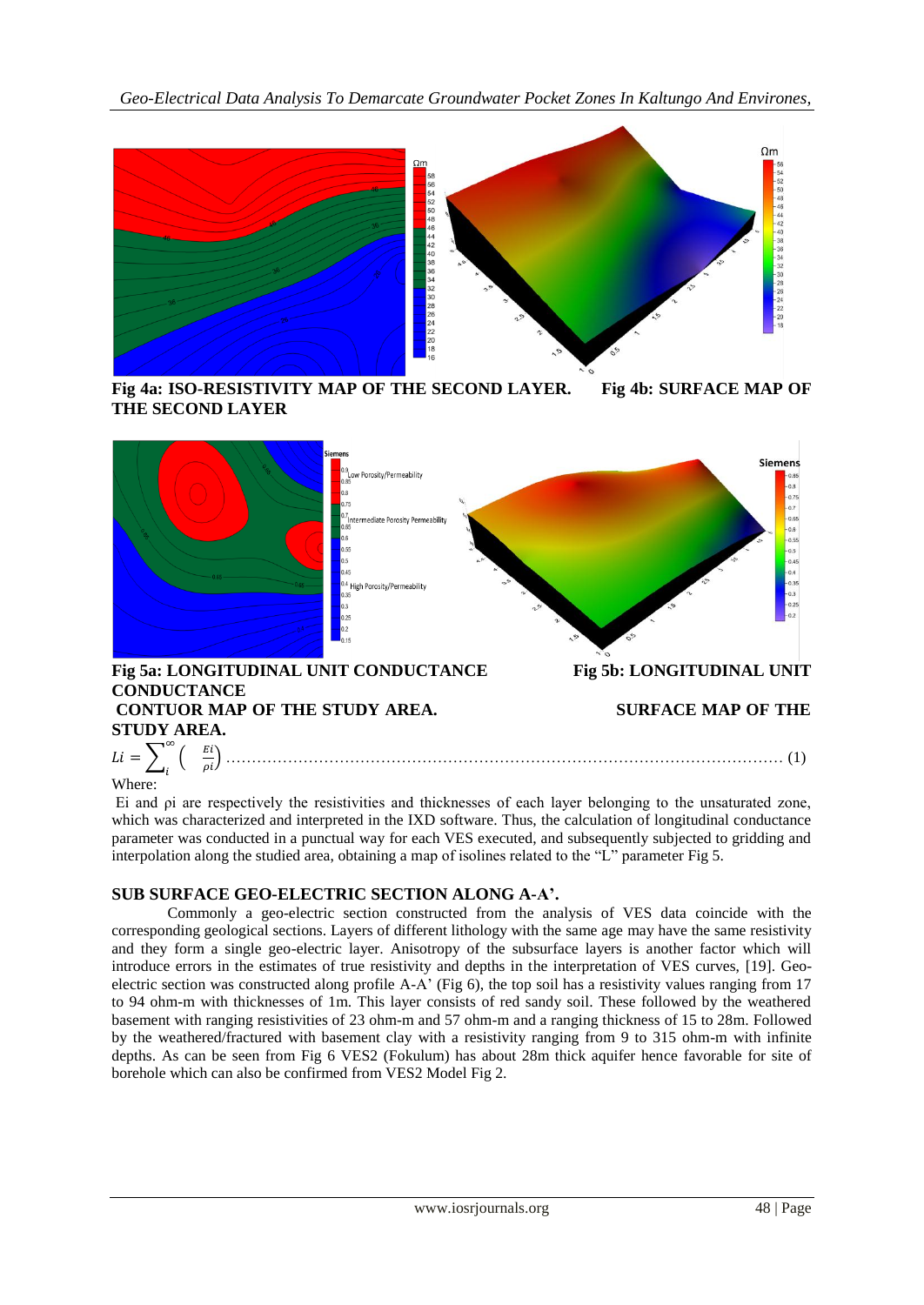

**Fig 6: SUB SURFACE GEO-ELECTRIC SECTION ALONG A-A'.**

#### **IV. Coclusion:**

The geophysical method used in this study has assisted as a good alternative to investigate the groundwater potential of some selected areas in Kaltungo area of Gombe State. The study revealed Kaltungo town and her environs as basement area with reasonable weathered formation ranging from a total depth of 18.1m to 54.7m which make it possible to demarcate thick soil pockets followed by considerable thickness of aquifers as recharge pockets. Interpretation of the VES, Iso-resistivity Maps and profiles identified some conductive zones which were considered as priority areas for groundwater exploration. The geo-electric parameters obtained from the inverted Vertical Electrical resistivity sounding data were used to delineate the aquifer types of the area, fractured bedrock and/or weathered bed rock. Also cross- section and contoured maps which were analyzed based on hydro-geological importance of the study area were evolved. Based on these, the area was categorized into high, intermediate and low groundwater potential. Analysis of the geophysical survey data revealed that the study area could play a significant role in providing adequate portable water for the rural dwellers.

It is, however, recommended that more sophisticated and effective geophysical methods such as aerial remote sensing, seismic refraction, electrical tomography and depth probing electromagnetic instrument: ABEM WADI VLF instrument which detects fractures, the depth to the conductive zone and its dip and electrical resistivity sounding equipment: SAS 4000 (Lund Imaging System) for better imaging of the subsurface and to obtain data of better quality. Above all, development of some of the sites investigated (VES2, VES5 and VES6) will encourage the dwellers to adopt irrigation farming thereby improving their socio-economic and agricultural status.

#### **References**

- [1]. Carter, J. D., Barber, W., Tait, E. A (1963); The Geology of parts of Adamawa, Bauchi and Borno provinces in Northern Nigeria. No 30.
- [2]. Oyawoye (1972): The Basement Complex of Nigeria. In Dessauvagie TFY, whiteman AJ(eds) African geology, Ibadan University press, pp66-102.
- [3]. McCurry, p(1976): The Geology of the Precambrian to Lower Paleozoic Rocks of North Nigeria A Review in : Kogbe CA (ed) Geology of Nigeria. Elizabethan publisher, Lagos, pp 15-39.
- [4]. Falconer, J. D., 1911. The Geology and Geography of Northern Nigeria. London Macmillan, pp. 135-136.
- [5]. Wilson and Basic (1928). The sedimentary and stratigraphic aspect of Benue trough (Nigeria).
- [6]. King L.C(1950);Speculation on the outline and the mode of disruption of Gondwanaland.Geol.Magazine pp 353-359.
- [7]. Burke Dessauvagie, T.F.J, and Whiteman,A.J (1970): Geological History of the Benue Valley and adjacent Areas in African Geology. Pp187-205, Ibadan University press. Ibadan, Nigeria.
- [8]. Olade, M.A (1975): Evolution of Nigeria's Benue Trough (Aulacogen); A tectonic Model, Geological Magazine 112:575-583.
- [9]. McConnel (1975). The geophysical, paleontological Geomorphic Evidence Based on Origin and Mechanism for the formation of Benue trough (Nigeria)
- [10]. Oseji J. O.; Asokhia M. B. and Okolie E. C. (2006). "Determination of Groundwater potentials in Obiaruku and environs Using Surface geo-electric Sounding". The Environmental Springer Science + Bussiness Media. DO1 10.10669-006-0159-x 26: 301-308